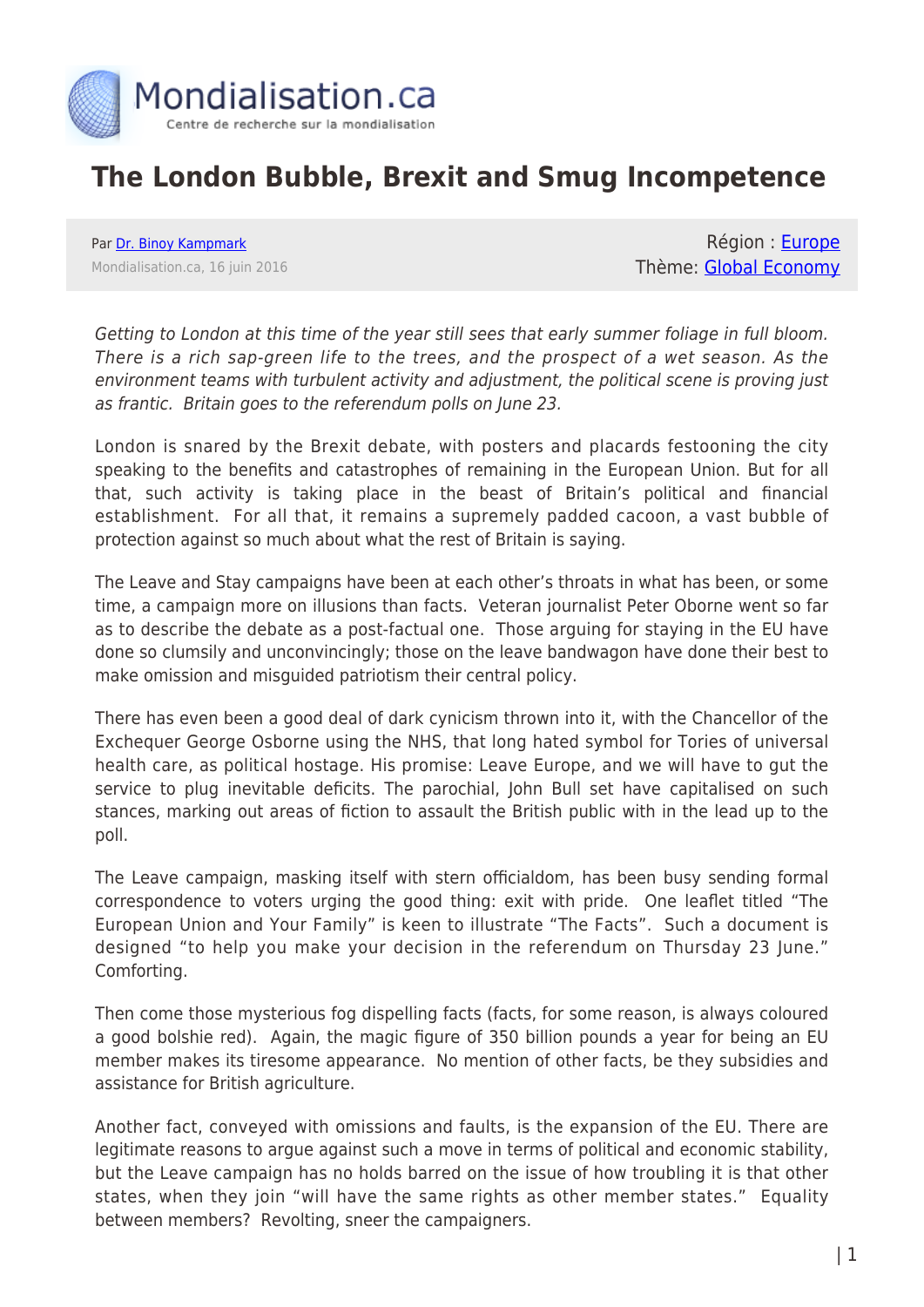There is no qualification to the list of states in the queue either. "Albania, Macedonia, Serbia, Turkey" are written in bold text, suggesting that new thieves and brigands are being readied to land on Britain's shores. Such hysteria ignores the fact that the British service industry is dominated by a multitude of European nationalities, doing jobs Britons feel beneath, and in some cases beyond them. In that sense, an expanded EU has been an unqualified boon.

For all that, London remains a Venetian city state in the national debate, a point which might explain the bizarre show that unfolded on the Thames on Wednesday.

It was a moment of stock political surrealism, featuring battling flotillas, pleasure boats, and dinghies. It saw Nigel Farage from the UK Independence Party with supporters yelling as they clamoured for a swift departure from the EU, and a combative greying Bob Geldorf, flicking V-signs from a pleasure cruiser stacked with pro-EU supporters. They were armed with the Sixties pop hit "I'm in with the in crowd" blared at deafening levels.

That was not all. Farage, with his boat decked with patriotic balloons, chairs and baubles, had joined pro-Brexit Scottish fishermen squirting water at rival campaigners who had taken to dinghies to harry the Brexiteers. To add to this assembly line of absurdity were transfixed Members of Parliament and a hundred souls or so on a bridge singing Rule Britannia.[1]

The exchange, verbally, was hardly Shakespearean. More like unsupervised playground spluttering. There were rude gestures. There was shouting and jeering. "You're a fraud!" charged Geldorf through his microphone. "You're no fisherman's friend!" Geldorf's point was fair enough, obscured as it was by the scene. Farage, despite being on the European Parliament Fishing Committee, was hardly a regular, having only attended one out of 43 meetings.

Never exaggerate the credentials of pure opportunism, especially from a politician who loathes the EU but has been subsidised by its accounts for a good period of time. Farage has always liked to play the enemy within the Brussels establishment, all too often coming across as the resident philistine.

Nor has Geldorf done much to clarify the issues for the Remain campaign. To those outside London, he remains the millionaire who has dandified causes, a wealthy individual who ennobles poverty and privation for the sake of mission. Furthermore, much of the ground for those wishing to remain in the EU is taken to be obvious for the campaigners, which is exactly why it has verged on smug incompetence.

The idea of Britain leaving the system is deemed so imbecilic is does not warrant a decent counter, hence the Leave campaign's main handicap. It warrants no coherent critique of various European practices that require a good deal of trimming, or the basic notion of constitutional reform. London, as it proved to British Labour in the last election, risks becoming an isolated oasis in the debates of Britannia. Voters outside the vast metropolis will make the difference.

Dr. Binoy Kampmark was a Commonwealth Scholar at Selwyn College, Cambridge. He lectures at RMIT University, Melbourne and is currently in London. Email: [bkampmark@gmail.com](mailto:bkampmark@gmail.com)